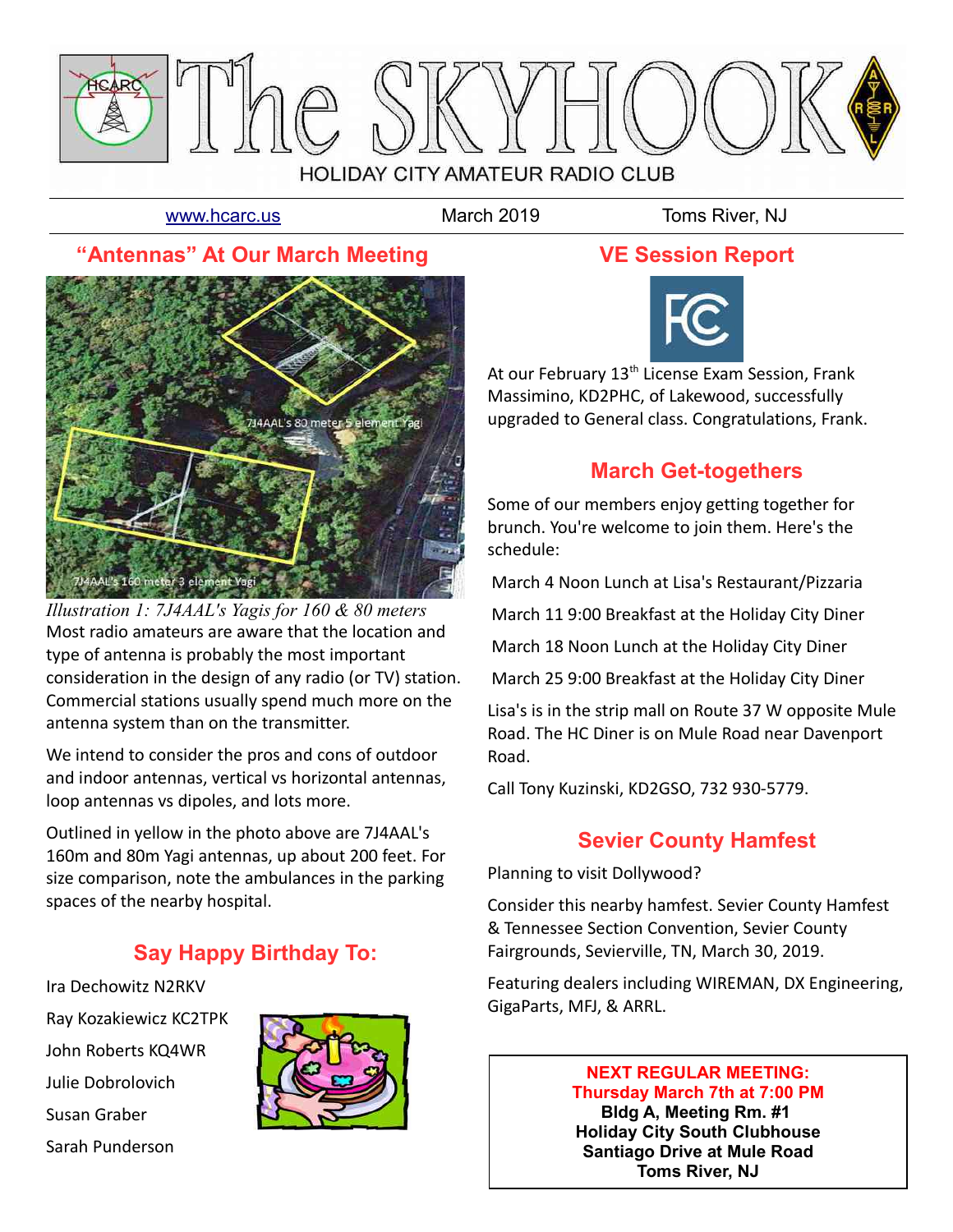#### **Ocean County ARES® News**



On Saturday, February  $16<sup>th</sup>$ , a handful of Ocean County ARES members attended a seminar at Cooper Medical Center in Camden, "Amateur Radio in Public Health & Medical Services (ESF-8)". I would like to thank all the Ocean County operators who attended. It was a great show of support. The good news is that Cooper looks like they are going to make this an annual event, so if you did not have a chance to make it this year, try and attend next year. Topics included Yaesu System Fusion, APRS and Emergency Power, AREDN and NVIS Technology. The afternoon included breakout groups where operators could see the above topics up close with demonstrations.

Our new Section Manager, N2XW and Section Emergency Coordinator, WB2ALJ were also introduced to the nearly 100 attending.

I would like to announce that Tom, WB2ALJ, is also the Public Information Officer (PIO) for Ocean County ARES. He is the single point of contact for any media requests related to our operation, should it be required. If any Ocean County ARES operator is ever confronted at a scene for details of the event, you are to refer the inquiry to Tom. A question as simple as "what's going on" can be twisted into erroneous information.

The ARRL Board of Directors - the League's elected policymakers -- met in formal session last month, taking significant actions of special interest to ARES, NTS and other amateur emergency communications communities.

The chairman of the Public Service Enhancement Working Group (PSEWG), Great Lakes Division Director Dale Williams, WA8EFK, updated the Board on how the committee had incorporated comments gathered from last fall's survey into its report and the new ARES Strategic Plan draft. The Board adopted the ARES Plan as proposed by the PSEWG and recommended by its Programs and Services Committee. A copy of the ARES Strategic Plan was sent out to all Ocean County ARES operators via email. A Section Operating Plan is also in the final stages of review for SNJ ARES. It was written by KC2OON, edited by WB2ALJ and is now in final review by all SNJ county emergency coordinators. As soon as the final edition is approved, I'll send the document and/or link to all Ocean County ARES operators.

Due to inclement weather the Ocean County ARES meeting scheduled for February  $20<sup>th</sup>$  was moved to February 21<sup>st</sup>. My apologies to anyone inconvenienced by the change. Since most schools were closed and state operators were sent home, I felt it prudent not to put any operators at risk on slippery roads.

73 de WX2NJ Bob Murdock Ocean County Amateur Radio Emergency Service® EC

#### **Band Plans And Handy Links**

A handy chart of the "ham" bands is free for the copying at:

**http://www.arrl.org/files/file/Regulatory/Band %20Chart/Band%20Chart%20- %2011X17%20Color.pdf.** 

Within those band limits, more detailed plans for usage of each of the individual bands are detailed in the first several SKYHOOK Newsletters of 2013. Just click in the Newsletter link near the top center of our **www.hcarc.us** main page.

Here's a link to the ARRL's latest copy of FCC Part 97:

**http://www.arrl.org/part-97-text**

And here's a link to the FCC's Ham Operator Data Base:

**http://wireless2.fcc.gov/UlsApp/UlsSearch/searchLic ense.jsp**

## **Logbook Of The World (LoTW)**

If you work DX (distance), you should at least keep a log of your activity. You can send copies of your logs to the ARRL's Logbook of The World so the hams you 'work' have proof that they were able to "work"you. However, you first need to register your station with the LoTW. Check out **https://lotw.arrl.org/lotwhelp/getting-started/?lang=en**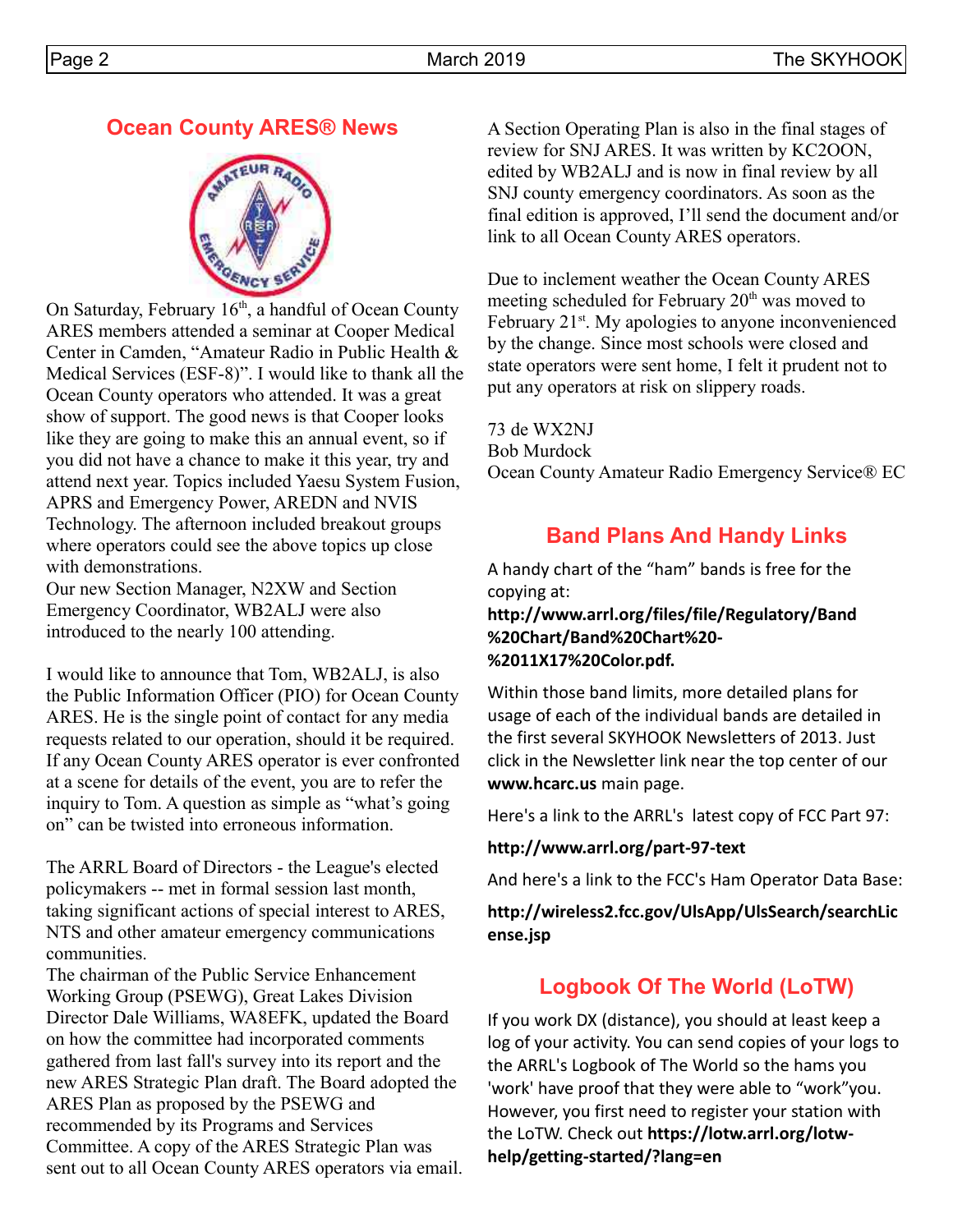## **License Exams**



Our VE team gives exams for Technician, General and Extra Class licenses at 7:00pm on the 2nd Wednesday of each month, unless there are no applicants.

If you are already listed in the FCC's ULS data base, you can use the FRN number on your FCC license instead of your Social Security Number.

You will need two good forms of identification, one of which should be a photo ID, such as a drivers license.

It's possible to take tests for 2, or even all 3 license levels at one sitting.

When you feel ready for an exam, be sure to call Larry Puccio ASAP at 732-349-2950 for an appointment.

#### **Membership**

(Poetry from the September 1991 NJDXA newsletter)

Are you an active member, the kind that would be missed?

Or, are you just contented that your name is on the list?

Do you attend the meetings and mingle with the flock?

Or, just meet in private and criticize and knock?

Do you take an active part to help the work along?

Or, are you satisfied to be the kind that just belongs?

Do you work on committees,

to this there is no trick;

Or leave the work to just a few and talk about the clique?

Please come to meetings often and help with hand and heart.

Don't just be a member but take an active part.

Think this over members, you know what's right and wrong.

Are you and active member, or do you just belong?

*"Thank you" to Gus Hellman for sending it to us.*

#### **CLUB COMMITTEES**

| Refreshments:       | Tony <b>KD2GSO</b> | 732-930-5779        |
|---------------------|--------------------|---------------------|
| Webmaster:          | <b>Steve N2WLH</b> | N2WLH@yahoo.com     |
| Programs:           | Tony <b>KD2GSO</b> | 732-930-5779        |
| Sunshine:           | Dave WA2DJN        | WA2DJN3@verizon.net |
| Field Day:          | Larry <b>K2QDY</b> | 732-349-2950        |
| <b>VE Sessions:</b> | Larry <b>K2QDY</b> | 732-349-2950        |
| Membership:         | Doug <b>KC2TZC</b> | 732-928-2316        |
|                     |                    |                     |

#### **Holiday City Amateur Radio Club Toms River, New Jersey**

|                                     | Web Site www.hcarc.us |                    |                     |  |  |  |  |  |  |
|-------------------------------------|-----------------------|--------------------|---------------------|--|--|--|--|--|--|
| President                           | <b>John Sawina</b>    | NA <sub>2</sub> R  | 908-625-5622        |  |  |  |  |  |  |
| <b>Vice President</b>               | <b>Billy Locke</b>    |                    | KD2MHA 732 281-0151 |  |  |  |  |  |  |
| <b>Secretary</b>                    | <b>John Perry</b>     | <b>KD2NDY</b>      | 732-349-2705        |  |  |  |  |  |  |
| <b>Treasurer</b>                    | <b>Larry Puccio</b>   | <b>K2QDY</b>       | 732-349-2950        |  |  |  |  |  |  |
| <b>Executive Board Doug Poray</b>   |                       | <b>KC2TZC</b>      | 732-928-2316        |  |  |  |  |  |  |
| <b>Executive Board John Roberts</b> |                       | KQ4WR              | 732-966 4665        |  |  |  |  |  |  |
| <b>W2HC Trustee</b>                 | <b>Larry Puccio</b>   | K <sub>2</sub> ODY | 732-349-2950        |  |  |  |  |  |  |

Membership is open to all interested persons. Ham license is not required. Dues are \$25.00 per year, payable Jan  $1<sup>st</sup>$ . Members joining during the year will have the dues prorated. Family membership \$30.00 per family. ----------------------------------------------------------

Meetings are held on the first Thursday of every month, at 7:00 pm, except December.

Location: Meeting Room #1 in the Holiday City South Clubhouse A. Directions: From either Route 37 W or Davenport Road, take Mule Road to Santiago Drive. Turn into the parking lot from Santiago Drive and park near the pool. Enter the building nearest the street corner.-

The SKYHOOK is published monthly as the HCARC's official newsletter. Editor and Publisher:

John Roberts [KQ4WR](mailto:kq4wr@arrl.net) 7 Lincoln Ct. Whiting, NJ 08759-1505 e-mail [KQ4WR@arrl.net](mailto:KQ4WR@arrl.net) 732 966 4665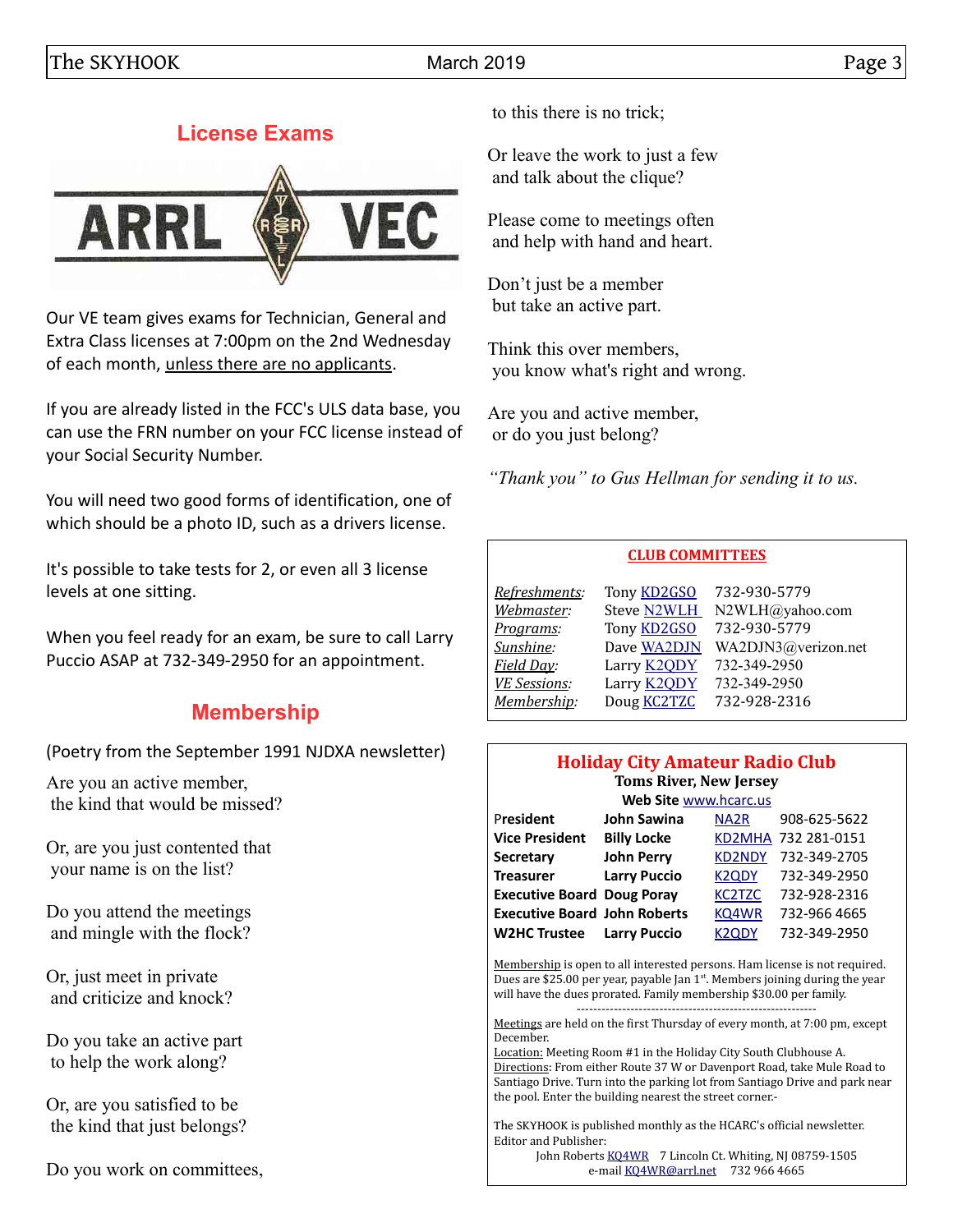# **Larry Puccio's K2QDY DX Report**

Worked in the month of February:

*Station, Frequency, Entity, Location, Miles, Direction:*



| PI4A        | 7.009 MHz  |            | Netherlands     | JO22kj | 3687 | <b>NE</b>  |
|-------------|------------|------------|-----------------|--------|------|------------|
| PI4A        | 3.520      | <b>MHz</b> | Netherlands     | JO22kj | 3687 | <b>NE</b>  |
| HB9CVQ      | 3.502 MHz  |            | Switzerland     | JN37ma | 3920 | <b>NE</b>  |
| Y01XA       | 7.003      | MHz        | Romania         | KN34bj | 4802 | <b>NE</b>  |
| V31FO       | 3.511 MHz  |            | Belize          | EK57um | 1764 | <b>SSW</b> |
| <b>V31U</b> | 14.025 MHz |            | Belize          | EK57um | 1764 | <b>SSW</b> |
| <b>OMØM</b> | 3.520 MHz  |            | Slovak Republic | J080ac | 4192 | <b>NE</b>  |
| R3ZZ        | 3.533 MHz  |            | Russia          | KO80kj | 4937 | <b>NE</b>  |
| HA5JI       | 3.539 MHz  |            | Hungary         | JN97nm | 4403 | <b>NE</b>  |
| XE2R        | 3.539      | MHz        | Mexico          | EL14aa | 1764 | <b>WSW</b> |
| <b>S53M</b> | 3.538 MHz  |            | Slovenia        | JN76hc | 4269 | <b>NE</b>  |
| <b>SO4M</b> | 3.544 MHz  |            | Poland          | K000aa | 4349 | <b>NE</b>  |
| YT2T        | 3.557      | MHz        | Serbia          | KN04gv | 4557 | <b>NE</b>  |
| IO3F        | 7.046 MHz  |            | Italy           | JN62ma | 4343 | <b>ENE</b> |
| XE7S        | 14.020 MHz |            | Mexico          | EL14aa | 1764 | <b>WSW</b> |
| XE7S        | 21.020 MHZ |            | Mexico          | EL14aa | 1764 | <b>WSW</b> |
| <b>9A5D</b> | 14.021 MHz |            | Croatia         | JN75sd | 4341 | <b>NE</b>  |
| <b>9A1A</b> | 14.021 MHz |            | Croatia         | JN75sd | 4341 | <b>NE</b>  |
| ER5R        | 14.018 MHz |            | Moldova         | KN47ma | 4807 | <b>NE</b>  |
| EA7PP       | 14.038 MHz |            | Spain           | IN80dj | 3620 | <b>ENE</b> |
| G5W         | 14.038 MHz |            | England         | I091wm | 3506 | <b>NE</b>  |
| JA3YBK      | 14.039     | <b>MHz</b> | Japan           | PM95vq | 6783 | <b>NNW</b> |
| <b>P40L</b> | 14.038 MHz |            | Aruba           | FK52am | 1915 | S          |
| V37DX       | 14.039     | MHz        | Belize          | EK57um | 1764 | <b>SSW</b> |
| KP4EJ       | 14.042 MHz |            | Puerto Rico     | FK68vm | 1557 | <b>SSE</b> |
| KH7M        | 14.027     | <b>MHz</b> | Hawaii          | BL11ch | 4958 | <b>WNW</b> |
| KH7B        | 14.038 MHz |            | Hawaii          | BL11ch | 4958 | <b>WNW</b> |
| G5W         | 7.025      | MHz        | England         | I091wm | 3506 | <b>NE</b>  |
| OL7M        | 7.040 MHz  |            | Czech Republic  | J070ec | 4127 | <b>NE</b>  |
| ZF1A        | 7.031 MHz  |            | Cayman Islands  | EK99jm | 1472 | <b>SSW</b> |
|             |            |            |                 |        |      |            |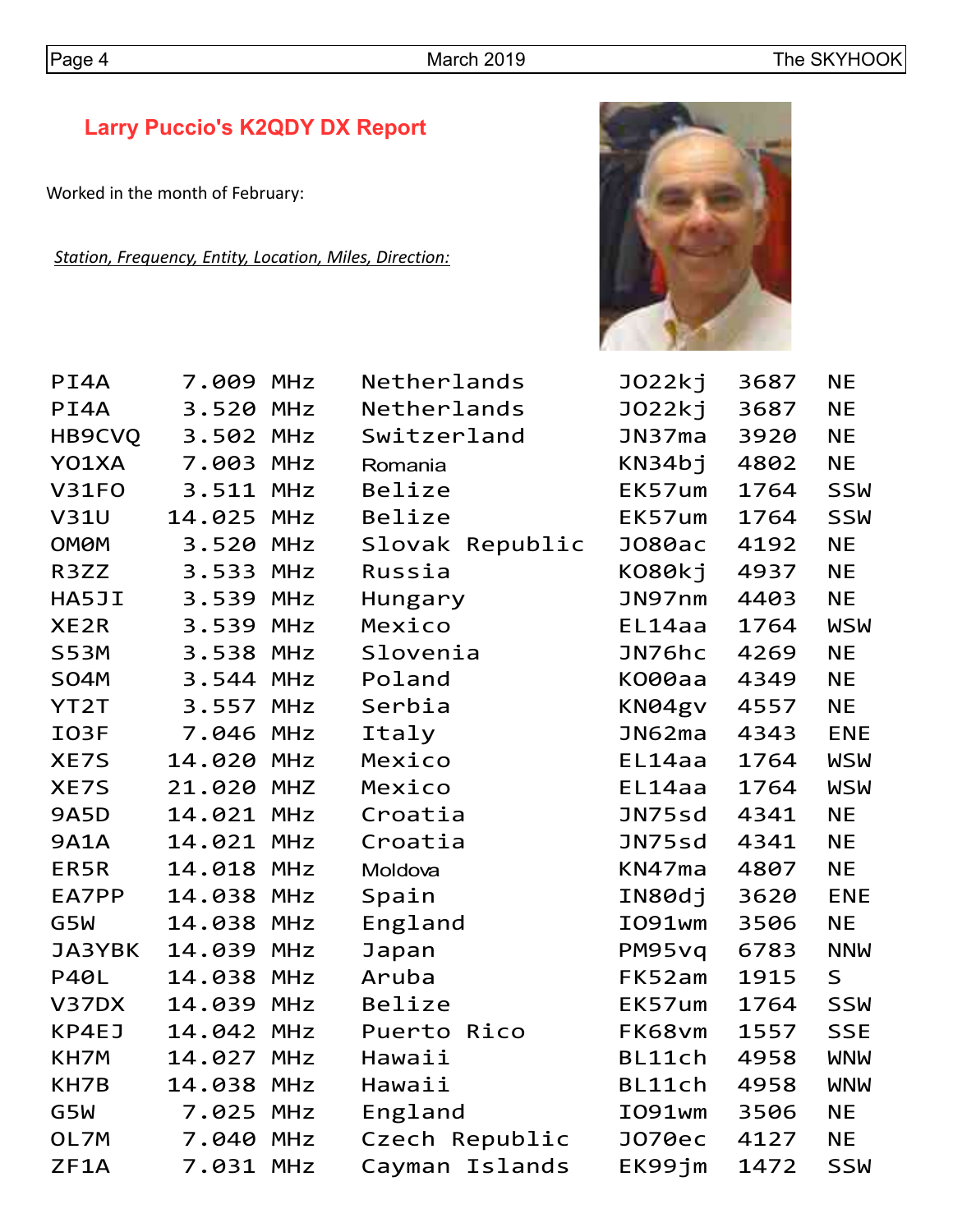#### **Some DX Opportunities**

Callsigns shown in alphanumeric order.

Many thanks to Bill Fiedt, NG3K.com, for compiling data from various sources, and to the sources listed below. **Mode codes: 8 = JT8, C = CW, D = Digital, J = JP4, P=PSK31, R = RTTY, S = SSB, T=SSTV. Lower case = "maybe".**

| Start            | Finish           | Call               | Entity           | <b>IOTA</b> | <b>Bands</b>          | Modes      | Grid             | Miles        | Dir        | OSL via             | Source                     |
|------------------|------------------|--------------------|------------------|-------------|-----------------------|------------|------------------|--------------|------------|---------------------|----------------------------|
| Feb 19           | Mar 06           | 3W9JF              | Vietnam          | $AS-128$    | $80 - 17m$            |            | OK30hs           | 8936         | N          | EA5GL Dir           | DXW.Net                    |
| Mar 16           | Apr 06           | 3W9JF              | Vietnam          |             | $80 - 10m$            |            | OK30it           | 8933         | N          | F6CTF Dir           | DXW.Net                    |
| Feb 17           | Mar 31           | 5T5PA              | Mauritania       |             | 160-10m               | S, R, 8    | IK28aa           | 3762         | E          | LoTW                | <b>TDDX</b>                |
| Mar 14           | Mar 26           | 5V7EI              | Togo             |             | 160-10m               | S, C, D    | JJ06sa           | 5202         | E          | LoTW                | DXW.Net                    |
| Mar 13           | Mar 25           | 5X3C               | Uganda           |             | 160-10m               | C, S, R, 8 | KJ60hd           | 7104         | E          | LoTW                | <b>TDDX</b>                |
| Mar 13           | Mar 25           | 5X3E               | Uganda           |             | 160-10m               | 8          | KJ60hd           | 7104         | E          | LoTW                | <b>TDDX</b>                |
| Feb 26           | Mar 24           | 60100              | Somalia          |             | $80 - 10m$            |            | LK40ma           | 7438         | <b>ENE</b> | see ADXO            | DXW.Net                    |
| Feb 20           | Mar 30           | 6W7/ON4AVT         | Senegal          |             | 40-10m                | D, C, S    | IK15aa           | 3784         | E          | ON4AVT              | <b>TDDX</b>                |
| Mar 08           | Mar 16           | 7P8LB              | Lesotho          |             | 160-40m               | 8, S, C    | KG30vo           | 8091         | <b>ESE</b> | M0OXO               | DXW.Net                    |
| Mar 13           | Apr 17           | 8P6DR              | <b>Barbados</b>  | NA-021      | 80-10m                | C,R        | GK03fe           | 2055         | <b>SSE</b> | LoTW                | <b>TDDX</b>                |
| Mar 09           | Mar 20           | 9G2DX              | Ghana            |             | $80 - 10m$            |            | IJ95vm           | 5132         | E<br>E     | LoTW                | <b>DXNews</b>              |
| Feb 17<br>Mar 06 | Mar 15<br>Mar 09 | 9G5GS<br>A52ZB     | Ghana<br>Bhutan  |             | $60 - 20m$<br>160-10m | 8,d        | IJ95vm<br>NL58aa | 5132<br>7637 | <b>NNE</b> | IZ4YGS Dir<br>DJ9ZB | <b>TDDX</b><br><b>TDDX</b> |
| Feb 27           | Mar 05           | A52IC              | Bhutan           |             | 160-10m               | C, S, 8    | NL58aa           | 7637         | <b>NNE</b> | E21EIC              | <b>TDDX</b>                |
| Mar 05           | Mar 12           | C52DF              | Gambia           |             | 40-10m                | c          | IK13ma           | 3923         | ESE        | LoTW                | 425DXN                     |
| Mar 08           | Mar 16           | C6AKT              | <b>Bahamas</b>   | NA-001      | $10 - 10m$            | C          | FL14ak           | 1094         | SSW        | LoTW                | <b>DXNews</b>              |
| Mar 09           | Mar 11           | E51AUZ             | South Cook Is    | $OC-013$    |                       |            | BG08cs           | 6927         | <b>WSW</b> | DL1AUZ              | DXW.Net                    |
| Mar 12           | Mar 25           | E51AUZ             | North Cook Is    | $OC - 014$  |                       |            | AH99mn           | 6512         | W          | DL1AUZ              | DXW.Net                    |
| Mar 27           | Mar 31           | E51AUZ             | South Cook Is    | $OC-013$    |                       |            | BG08cs           | 6927         | <b>WSW</b> | DM7PQ               | DXW.Net                    |
| Mar 14           | Mar 22           | E51HMK             | South Cook Is    | $OC-013$    |                       | S,d        | BG08cs           | 6927         | <b>WSW</b> | LoTW                | <b>TDDX</b>                |
| Mar 09           | Mar 11           | E51NPQ             | South Cook Is    | $OC-013$    |                       |            | BG08cs           | 6927         | WSW        | DM7PQ Dir           | DXW.Net                    |
| Mar 12           | Mar 25           | E51NPQ             | North Cook Is    | $OC - 014$  |                       |            | AH99mn           | 6512         | W          | DM7PO Dir           | DXW.Net                    |
| Mar 27           | Mar 31           | E51NPQ             | South Cook Is    | $OC-013$    |                       |            | BG08cs           | 6927         | WSW        | DM7PQ Dir           | DXW.Net                    |
| Mar 19           | Apr 02           | E6ET               | Niue             | OC-040      | 160-10m               | S,C,R,8    | AH56bw           | 7094         | W          | Club Log            | DXW.Net                    |
| Feb 22           | Mar 10           | FG/F6HMO           | Guadeloupe       | NA-102      |                       | S          | FK96eg           | 1805         | SSE        | F6HMO               | <b>TDDX</b>                |
| Feb 22           | Mar 10           | FG/F6GWV           | Guadeloupe       | NA-102      |                       | S          | FK96eg           | 1805         | SSE        | F6HMQ               | <b>TDDX</b>                |
| Feb 23           | Mar 10           | FK/JG1XMV          | New Caledonia    | OC-032      | $40 - 15m$            | S          | RG28ps           | 8745         | W          | LoTW                | <b>TDDX</b>                |
| Feb 17           | Mar 05           | FM/DK9PY           | Martinique       | NA-107      | $80 - 10m$            | C          | FK94mg           | 1923         | <b>SSE</b> | DK9PY               | DXW.Net                    |
| Mar 06           | Mar 12           | FO/OK2ZI           | French Polynesia | OC-046      | $40 - 10m$            | C, S, D, 8 | BH52bp           | 6262         | WSW        | LoTW                | 425DXN                     |
| Feb 27           | Mar 06           | HD8M               | Galapagos        | SA-004      | 160-6m                | C, S, d    | EI49sm           | 2977         | SSW        | LoTW                | <b>DXNews</b>              |
| Mar 06           | Mar 13           | KG4AAS             | Guantanamo       | NA-015      | 80-10m                | C, S, 8    | FK29kv           | 1388         | S          | N4SIA               | <b>OPDX</b>                |
| Mar 06           | Mar 13           | KG4SC              | Guantanamo       | NA-015      | $80 - 10m$            | C, S, 8    | FK29kv           | 1388         | S          | KP2L                | <b>OPDX</b>                |
| Mar 15           | Mar 17           | MJ0CFW             | Jersey           | EU-013      |                       |            | IN89vh           | 3465         | <b>NE</b>  | LoTW                | MOCFW                      |
| Mar 14           | Mar 30           | PJ2/DK50N          | Curacao          | SA-099      | 80-6m                 | C, S, R, 8 | FK52jf           | 1941         | S          | LoTW                | DK50N                      |
| Mar 02           | Mar 30           | PJ7AA              | Sint Maarten     | NA-105      | $80 - 10m$            | C, S, R, J | FK881b           | 1655         | SSE        | AA9A                | <b>DXNews</b>              |
| Feb 16           | Mar 05           | <b>T31EU</b>       | Central Kiribati | $OC - 043$  | 160-10m               | C, S, R, 8 | AI47de           | 6742         | W          | LoTW                | PA3EWP                     |
| Mar 21           | Apr 22           | T02BC              | French Guiana    |             | 40-10m                | S, r, d, c | GJ43vu           | 3038         | SSE        | LoTW                | <b>TDDX</b>                |
| Feb 23           | Mar 02           | <b>V31GF</b>       | Belize           |             | 40-10m                | S,c        | EK57um           | 1764         | SSW        | LoTW                | <b>TDDX</b>                |
| Feb 28           | Mar 08           | VP5/AA5UK          | Turks & Caicos   | NA-002      | 40-10m                | S,D        | FL31wt           | 1261         | S          | LoTW                | <b>DXNews</b>              |
| Mar 11           | Mar 27           | XR0ZRC             | Juan Fernandez   | SA-005      | 160-10m               | C, S, 8    | FF06ni           | 5097         | S          | LoTW                | <b>DXNews</b>              |
| Mar 10           | Mar 16           | XV9JK              | Vietnam          | AS-157      | 40-17m                | 5,8        | OK45fg           | 8593         | N          | SP5APW              | DXW.Net                    |
| Feb 16           | Mar 18           | XV9YM              | Vietnam          |             | $40 - 10m$            | C          | 0K301k           | 8958         | N          | LoTW                | <b>DXNews</b>              |
| Mar 01           | Mar 15           | ZF <sub>2</sub> CA | Cayman Is        | NA-016      | 160-10m               | C, S       | EK99sm           | 1460         | SSW        | G4CWH               | <b>OPDX</b>                |

## **Thank You**

We also want to thank Larry Puccio and Russ Young for their DX reports, and Bob Murdock for the ARES newsletter.



**How To Order A Badge**

To order a holiday City ARC badge, call Capital Engraving at 1-800-628-4985 after 1PM M-F. Use your credit card to pay. Cost is \$13.25 plus \$4 S&H. Al Ross WA7UQE will take care of you and put your callsign and name on the badge.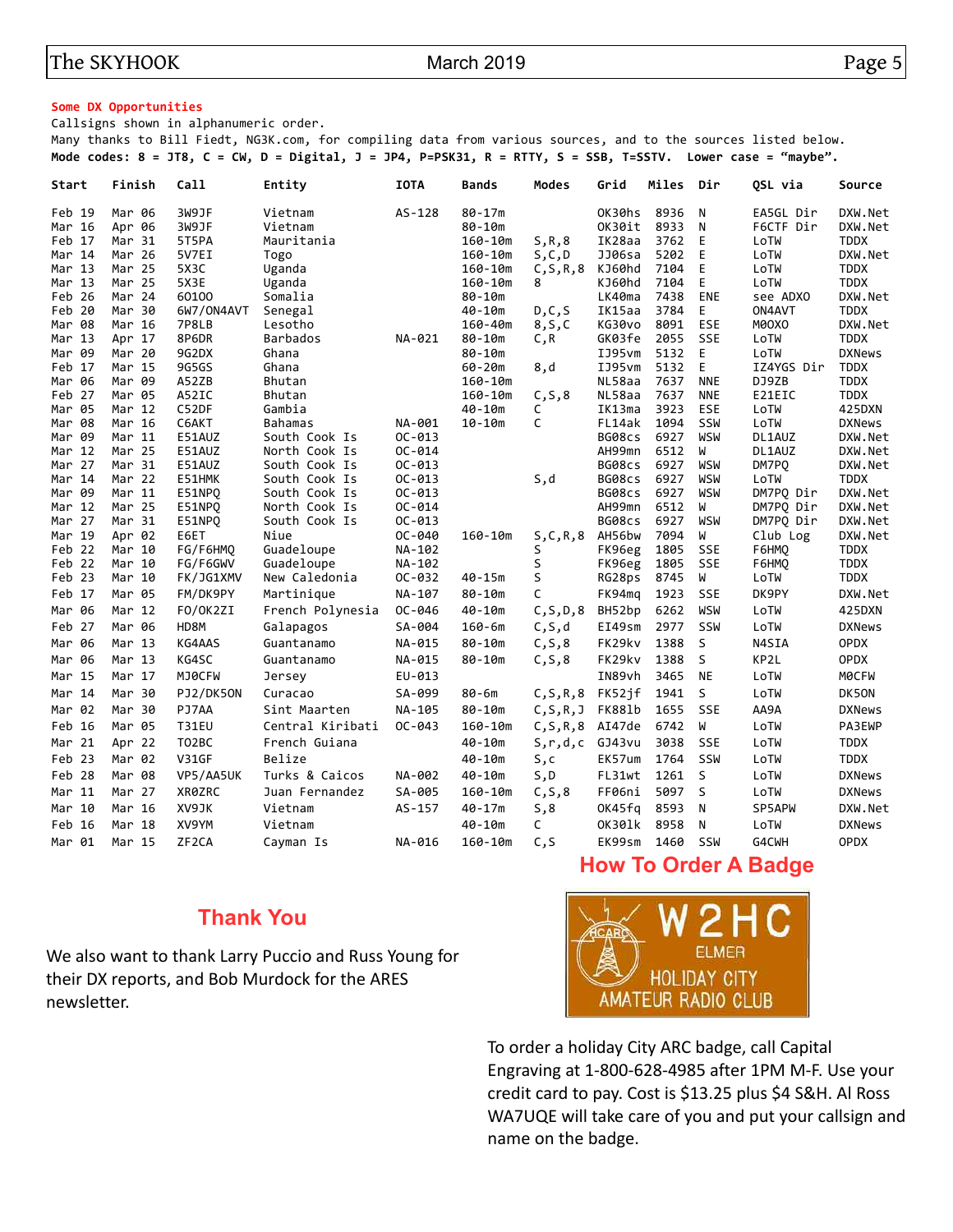# **Russ Young's WA2VQV DX Report**

Russ Young worked all these DX stations by using this compact indoor loop antenna!



| <b>CALLSIGN</b> | <b>DATE</b>       | <b>UTC</b> | <b>FREQ</b>     | <b>MODE</b> | <b>ENTITY</b>              | <b>IOTA</b>   | <b>DIR</b><br><b>MILES</b> |
|-----------------|-------------------|------------|-----------------|-------------|----------------------------|---------------|----------------------------|
| IG9/S52P        | <b>Jan 24</b>     | 0147Z      | 40 <sub>m</sub> | <b>CW</b>   | Lampedusa Is., ITALY       | AF-019        | 4434 NE                    |
| HI1LT           | <b>Jan 25</b>     | 2119Z      | 30 <sub>m</sub> | <b>CW</b>   | Isla Beata, Dominican Rep. | <b>NA-122</b> | 1412 SSE                   |
| VE7ACN/7        | <b>Jan 25</b>     | 2226Z      | 30 <sub>m</sub> | <b>CW</b>   | Cortes Is., BC Canada      | NA-091        | 2519 NW                    |
| F6KNB           | <b>Jan 26</b>     | 2235Z      | 40 <sub>m</sub> | <b>CW</b>   | France                     |               | 3761 NE                    |
| FY5KE           | <b>Jan 26</b>     | 2239Z      | 40 <sub>m</sub> | <b>CW</b>   | <b>French Guiana</b>       |               | 2792 SE                    |
| <b>J68GD</b>    | <b>Jan 30</b>     | 2021Z      | 30m             | <b>CW</b>   | St. Lucia                  | <b>NA-108</b> | 1942 SSE                   |
| CT3MD           | Jan 19            | 2327Z      | 40 <sub>m</sub> | <b>CW</b>   | Madeira Is.                | AF-014        | 3247 ENE                   |
| KH7XS           | Feb 01            | 1756Z      | 17 <sub>m</sub> | <b>CW</b>   | Hawaii                     | OC-019        | 4915 WNW                   |
| <b>IKOYVV</b>   | Feb 01            | 1810Z      | 20m             | <b>CW</b>   | Italy                      |               | 4434 NE                    |
| PJ2ND           | Feb <sub>01</sub> | 2001Z      | 30m             | <b>CW</b>   | Curacao                    | SA-099        | 1882 SSE                   |
| XE2I            | Feb <sub>02</sub> | 1959Z      | 20m             | <b>CW</b>   | Mexico                     |               | 1674 WSW                   |
| <b>HKORMR</b>   | Feb03             | 1823Z      | 17m             | <b>CW</b>   | San Andres Is.             | NA-033        | 2344 S                     |
| TZ4AM           | Feb03             | 1838Z      | 17 <sub>m</sub> | <b>CW</b>   | Mali                       |               | 4450E                      |
| CT8/UZ5DX       | Feb 11            | 2243Z      | 40 <sub>m</sub> | <b>CW</b>   | Graciosa Is., Azores       | EU-175        | 2694 ENE                   |
| <b>E77E</b>     | Feb 13            | 0114Z      | 40 <sub>m</sub> | <b>CW</b>   | Bosnia-Herzogovina         |               | 4579 NE                    |
| VP2MKG          | Feb 13            | 2108Z      | 20m             | <b>CW</b>   | Montserrat                 | NA-103        | 1724 SSE                   |
| KH7XS           | Feb 13            | 2112Z      | 20m             | <b>CW</b>   | Hawaii                     | OC-019        | 4915 WNW                   |
| TO8T            | Feb 14            | 0129Z      | 40 <sub>m</sub> | <b>CW</b>   | Martinique                 | NA-107        | 1890 SSE                   |
| EA8RM           | Feb 14            | 2031Z      | 15m             | <b>CW</b>   | Canary Is.                 | AF-004        | 3404 E                     |
| 8P5A            | Feb 14            | 2033Z      | 15m             | CW          | <b>Barbados</b>            | NA-021        | 2024 SSE                   |
| HQ9X            | Feb 14            | 2040Z      | 15m             | <b>CW</b>   | Roatan Is., Honduras       | NA-057        | 1700 SSW                   |
| KH6/NA2U        | Feb 14            | 2042Z      | 15m             | CW          | Hawaii                     | OC-019        | 4915 WNW                   |
| OA1F            | Feb 14            | 2052Z      | 15m             | <b>CW</b>   | Peru                       |               | 3519 S                     |
| KH6/NA2U        | Feb 15            | 0324Z      | 40 <sub>m</sub> | <b>CW</b>   | Hawaii                     | OC-019        | 4915 WNW                   |
| YT1A            | Feb 15            | 1515Z      | 20m             | <b>CW</b>   | Serbia                     |               | 4651 NE                    |
| 5B/RN3QO        | Feb 15            | 2035Z      | 20m             | <b>CW</b>   | Cyprus                     | AS-004        | 5590 NE                    |
| <b>8P5A</b>     | Feb 16            | 2258Z      | 40 <sub>m</sub> | <b>CW</b>   | <b>Barbados</b>            | NA-021        | 2024 SSE                   |
| VP5/KOPC        | Feb 18            | 2132Z      | 30m             | <b>CW</b>   | <b>Turks &amp; Caicos</b>  | <b>NA-002</b> | 1197 S                     |
| CT9/DL5WS       | Feb 18            | 2144Z      | 30m             | <b>CW</b>   | Madeira Is.                | AF-014        | 3247 ENE                   |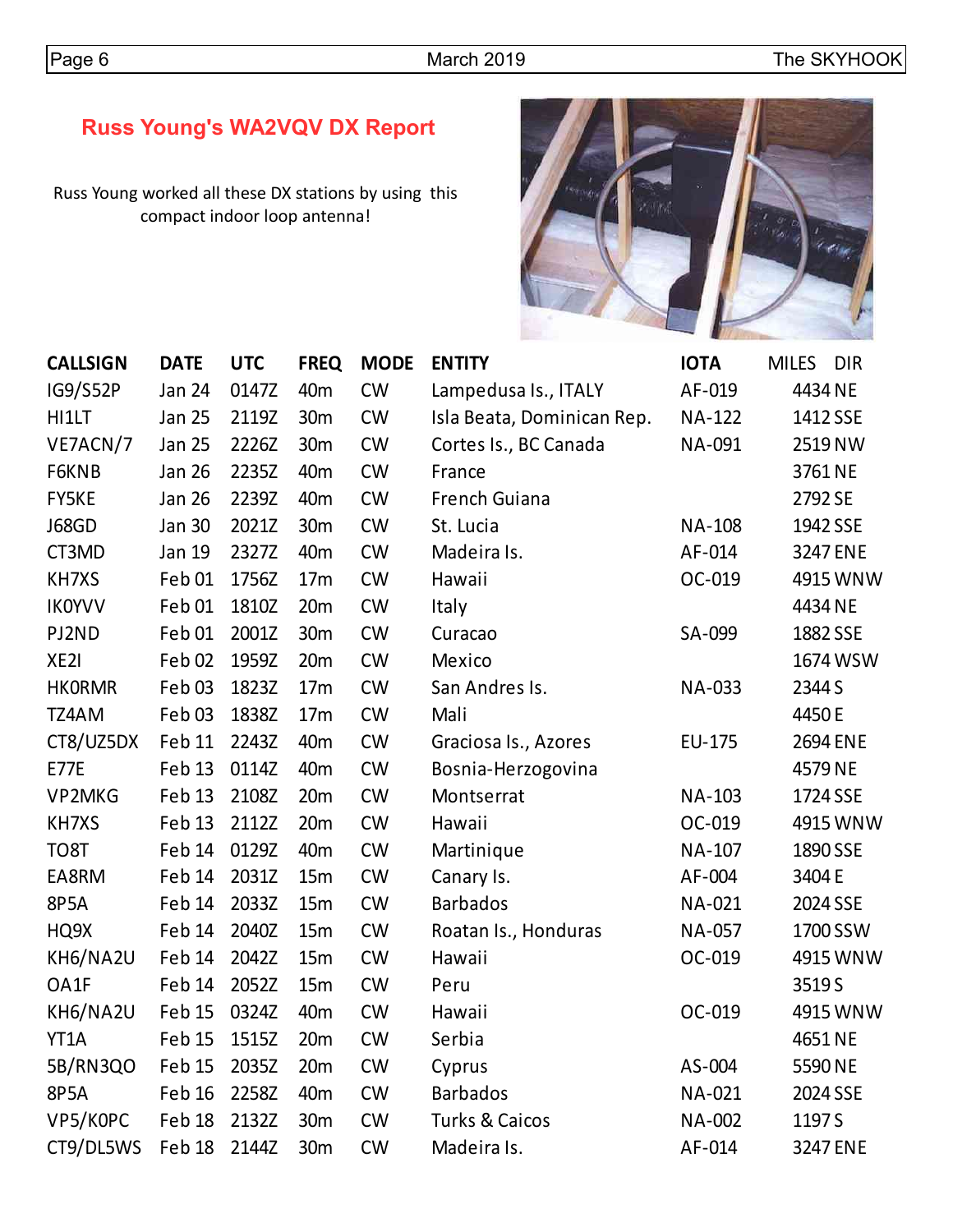**Metric Prefix Chart**

Each step in the chart is 1000 times the step below. So for example, 7000 kHz = 7 MHz.

yotta Y 10^24 zetta Z 10^21 exa E 10^18 peta P 10^15 **tera T 10^12 trillion giga G 10^9 billion mega M 10^6 million kilo k 10^3 thousand** (blank) **10^0 times 1 milli m 10^-3 thousandth micro µ 10^-6 millionth nano n 10^-9 trillionths pico p 10^-12** femto f 10^-15 atto a 10^-18 zepto z 10^-21 yocto y 10^-24

#### **Q Signals**

By John Roberts KQ4WR Decades ago, shipboard CW operators saved considerable time and effort by using 3-letter codes to represent commonly used questions and answers. They also had the advantage of meaning the same thing in any language. These codes all begin with a "Q", for "question", when followed by a question mark, or the answer to a question, when without the question mark. For example, to ask "What is your current latitude and longitude?", they would simply send "QTH?", and the other station might respond with something like "QTH 39 57 29 N 74 14 35 W". Here are some that are still in use by radio amateurs, very roughly translated, with memory aids. These should not be used on phone, where Q-signals are rarely necessary, and often mis-understood. Here are some examples:

 QRL? = Are you busy? QRL = We're busy, don't interrupt QRM? = Is my signal being Messed with? QRM 3 = Moderate interference (scale of 1 to 5;  $1 = nil$ ,  $3 = moderate$ ,  $5 =$ extreme) QRN? = Are you being bothered by Natural interference? QRN 2 = Light "static" on your signal (scale of 1 to 5) QRO? = Should I increase Output power? QRO = Increase your Output power QRP? = May I Reduce Power? QRP = Reduce Power (usually means 5 watts or less) QRS? = Should I send Slower? QRS 13 = Slow down to 13 word per minute QRQ? = Should I send faster (Quicker)?  $QRQ 25 = Try 25 words a minute$  QRT? = May I QUIT sending? QRT = Let's call it a day QRV? = Are you set up and ready? QRV = I'm set up and ready QRX? = When will you call me again? QRX 0045Z on 3508 = I'll call you at 0045 UTC on 3508 kHz QRZ? = Who is calling me? QRZ W1UL 7013 = W1UL is calling you on 7013 kHz QSA? = What is my Signal Amplitude? QSA 2 = Your signal is very weak on a scale of 1 to 9 (or S-meter reading) QSB? = Is my signal fading? QSB = Your signal is fading QSK? = Can your hear my signal while you're sending,? QSK = I can hear you between my words QSL? = Can you Send a Letter as proof of this contact? QSL = I'll verify this contact with a QSL card (or LoTW)  $QSO? = Can you contact \t$  ?  $QSO = I$  can contact QSY? = Shall I Shift frequencY? QSY  $1$  = Increase your frequency by 1kHz QTH? = What is your location? QTH Toms River NJ = I'm in Toms River NJ